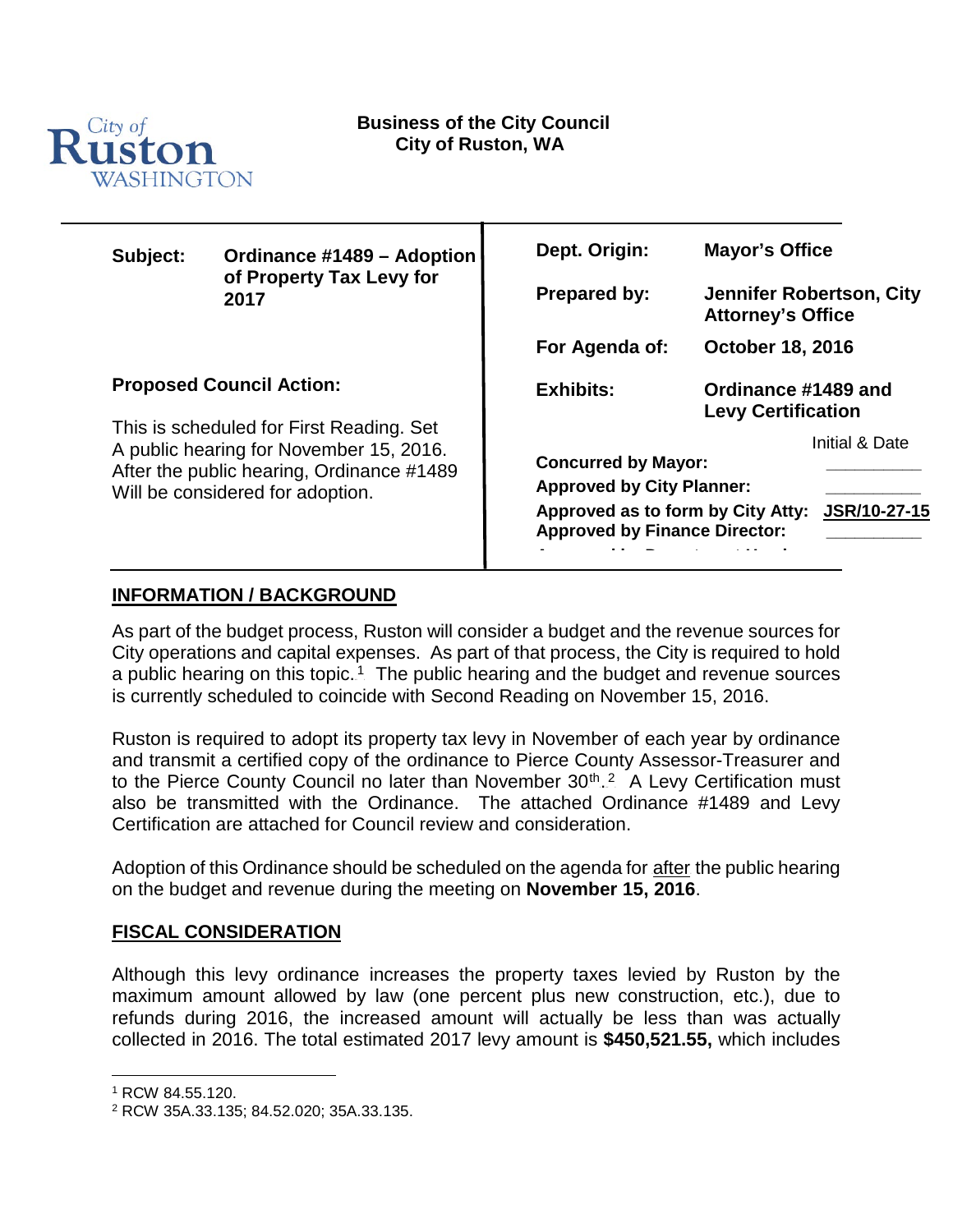additional property tax estimated from new construction (**\$28,110.08**) and the estimated additional revenue from the increase in state-assessed property (**\$0.00**). In 2016, the City collected \$450,944.07.

# **BOARD OR COMMITTEE RECOMMENDATION**

None.

### **RECOMMENDATION / MOTION**

None. This is scheduled for first reading. The City's budget and revenue hearing will be scheduled for November 15, 2016. After the close of that hearing, the Council will consider adoption of this levy ordinance (Ordinance #1489).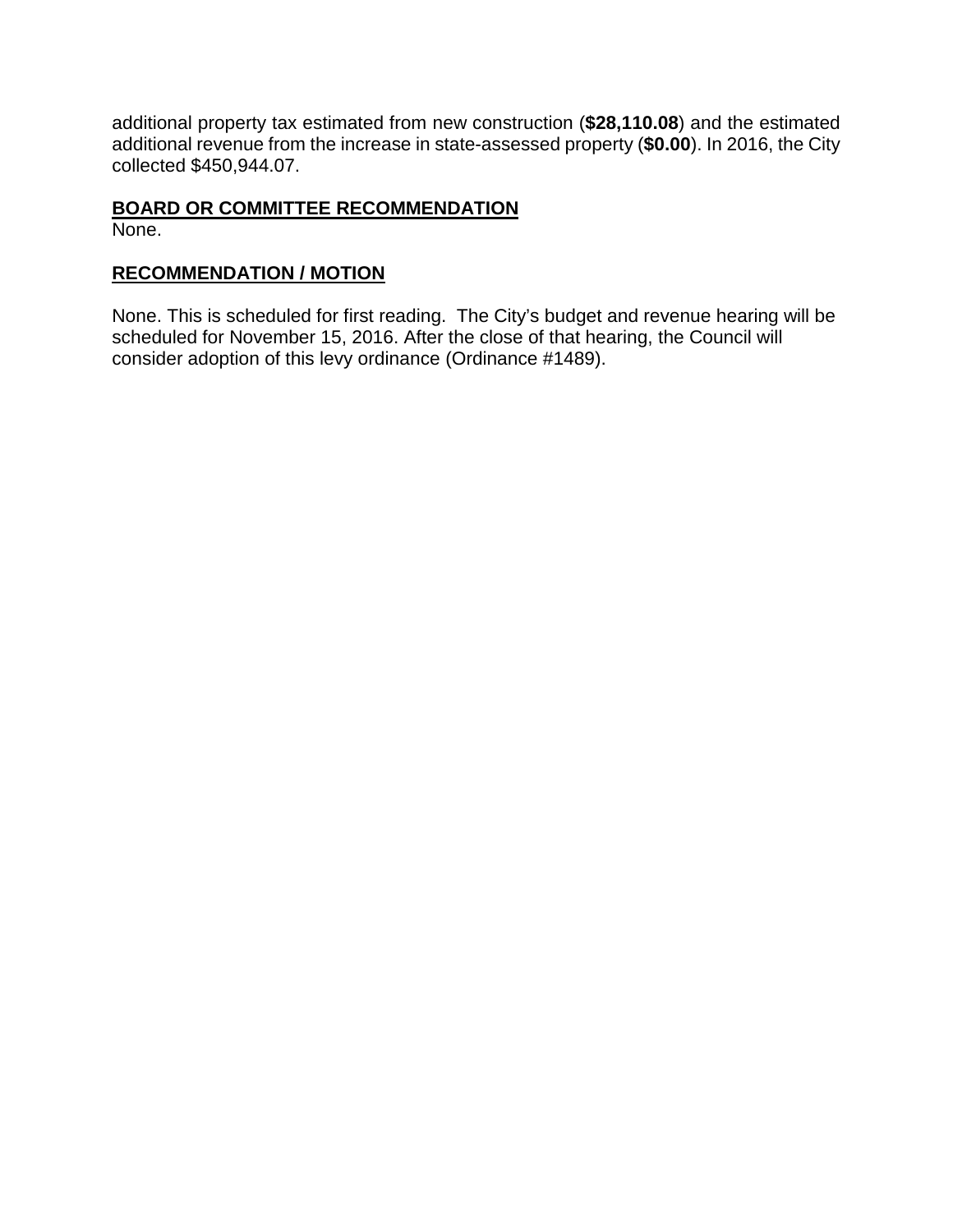#### **ORDINANCE NO. 1489**

#### **AN ORDINANCE OF THE CITY OF RUSTON, WASHINGTON, ESTABLISHING THE AMOUNT OF PROPERTY TAXES TO BE LEVIED FOR THE YEAR 2017, LEVYING AN INCREASE OF THE REGULAR PROPERTY TAX LEVY IN THE AMOUNT OF \$0.0 (ZERO DOLLARS) FOR 2017, AND ESTABLISHING AN EFFECTIVE DATE.**

WHEREAS, the City Council of the City of Ruston held meetings on October 18, 2016, November 1, 2016, and November 15, 2016 and considered its budget for the 2017 calendar year; and

WHEREAS, in accordance with RCW 84.55.120, on November 15, 2016, the City held a public hearing on revenue sources for the 2017 budget, including considering of possible increases in property tax revenues; and

WHEREAS, the public hearing was held prior to the passage of this Ordinance; and

WHEREAS, the estimated valuation of all taxable property within the City of Ruston is

**\$**201,850,129, exclusive of valuations resulting from new construction, improvements to property, or refunds made; and

WHEREAS, the City's actual levy amount from the previous year was Four Hundred Fifty

Thousand Nine Hundred Forty Four Dollars and Seven Cents (\$450,944.07); and

WHEREAS, the City Council attests that the City's population is less than 10,000; and

WHEREAS, on October 18, 2016, the City Council held the first reading on this Ordinance; and

WHEREAS, on November 15, 2016, the City Council adopted this Ordinance during its regular meeting at second reading after holding the public hearing; **NOW, THEREFORE**

1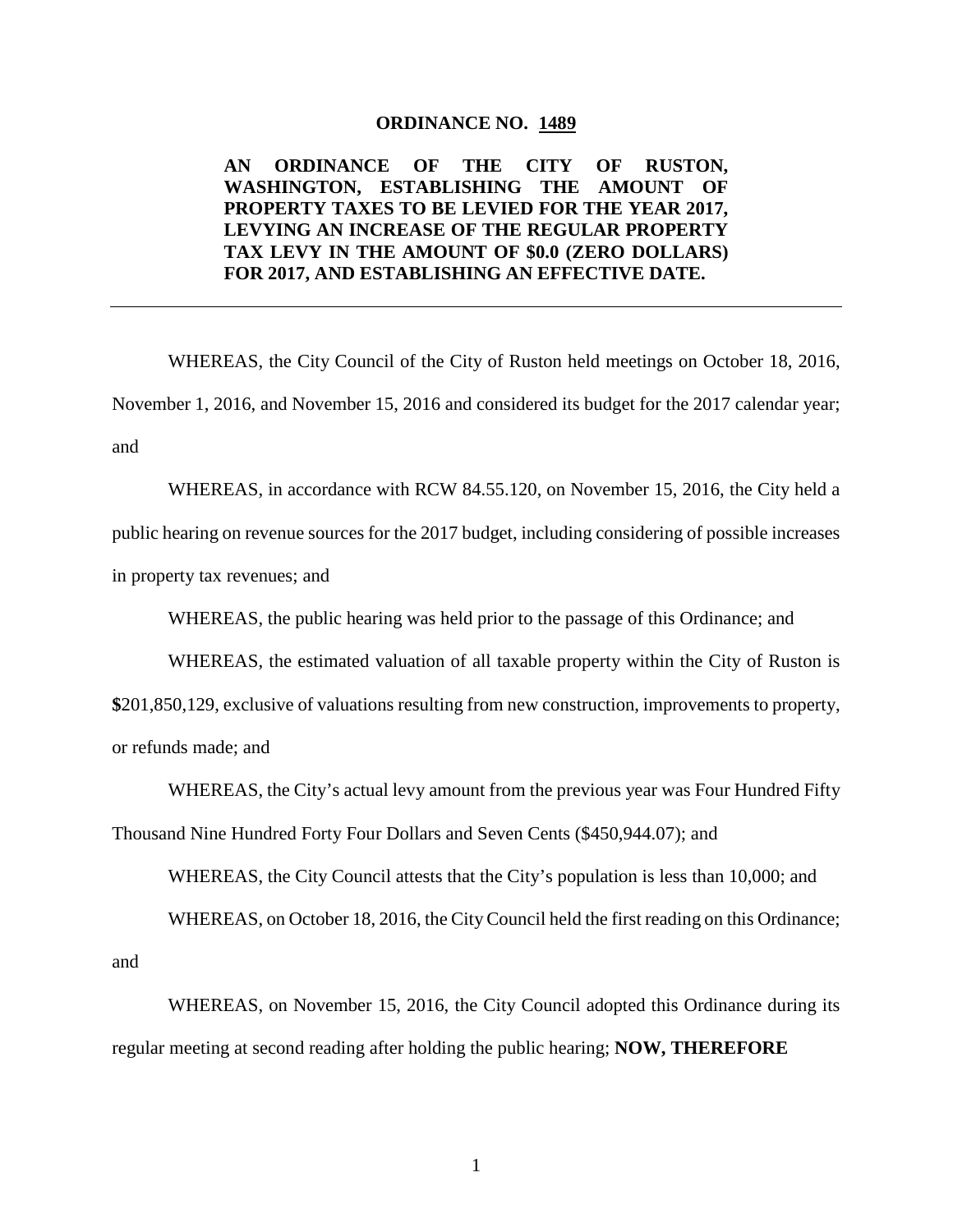# **THE CITY COUNCIL OF THE CITY OF RUSTON DOES HEREBY ORDAIN AS FOLLOWS:**

**Section 1.** An increase in the regular property tax levy is hereby authorized for the levy to be collected in the 2017 tax year.

**Section 2.** The dollar amount of the increase over the actual levy amount from the previous year shall be Zero Dollars and Zero Percent (0%) over the previous year. This increase is exclusive of additional revenue resulting from new construction, improvements to property, newly constructed wind turbines, any increase in the value of state assessed property, any annexations that have occurred and refunds made. The amount of additional revenue from new construction with an assessed value of \$9,845,056 is Twenty Eight Thousand One Hundred Ten Dollars and Eight Cents (\$28,110.08). Additional revenue from the levy for taxes refunded as per RCW 84.68 or 84.69 is Zero Dollars (\$0.0).

**<u>Section 3. Ordinance filing required.</u>** The City Clerk is directed to transmit a certified copy of this ordinance to the Office of the Auditor of the State of Washington, Division of Municipal Corporations. The City Clerk is further directed to transmit a certified copy of this ordinance to both the Pierce County Assessor-Treasurer and to the Pierce County Council, Attention Clerk, on or before November 30, 2016.

**Section 4. Recertification authorized.** The City Clerk is further directed to timely file any recertification needed after receipt of the final adjusted year-end values in December from the Pierce County Assessor-Treasurer. Such recertification, if needed, shall be filed no later than December 26, 2016.

**Section 5. Effective date.** This ordinance shall take effect and be in force five (5) days after passage and legal publication.